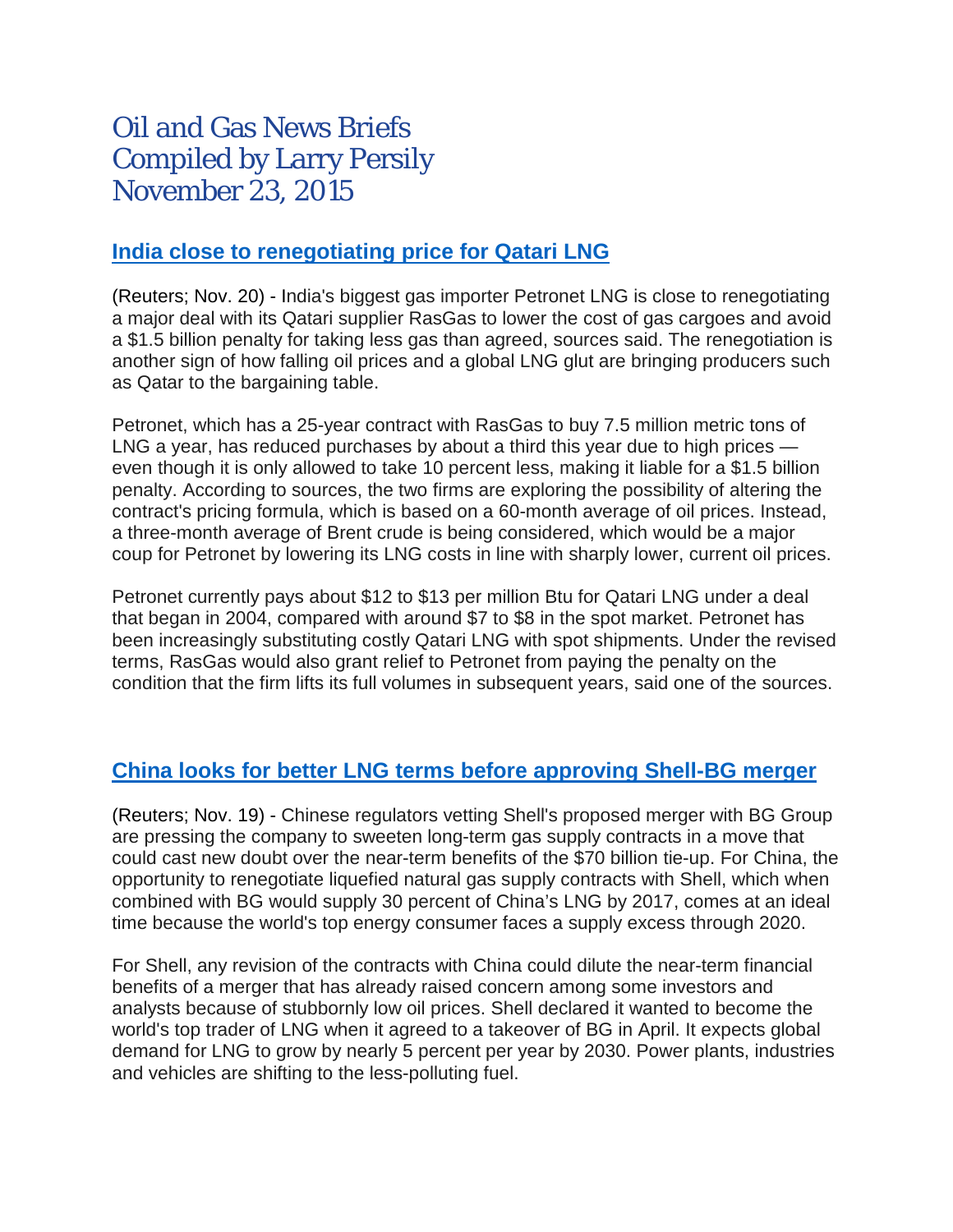The proposed merger has already won approvals from some nations but still requires the green light from China. As the regulatory approval process entered its third and final 60-day phase earlier this month, Beijing broached with Shell a request to review prices in LNG contracts worth tens of billions of dollars annually. China's ministry of commerce is also seeking to lower import volumes by extending the term of existing deals with Shell in order to thin out deliveries given low demand, according to several sources.

# **Russia says Yamal LNG [financing](http://www.forbes.com/sites/timdaiss/2015/11/18/us-led-sanctions-squeeze-massive-russian-gas-project-but-chinese-funds-may-hold-the-answer/) deal is close**

(Forbes; Nov. 18) - Russian Deputy Prime Minister Arkady Dvorkovich told reporters at an intergovernmental energy meeting in Beijing on Nov. 16 that a multinational deal to support Russia's Yamal liquefied natural gas project will be signed next month. Russian gas producer Novatek is the lead on the project. Gennady Timchenko, a close ally of Russian President Vladimir Putin and one of Novatek's key owners, said a week ago the company was in talks with Chinese banks to raise over \$10 billion for Yamal LNG.

"Given the situation with the sanctions, we will work tightly with Chinese banks," Timchenko said. Financing trouble for the project stems from U.S.-led sanctions against Russia's oil and gas sector over Russia's invasion of Ukraine. Since sanctions prohibit Novatek from raising long-term loans from capital markets in U.S. dollars, the company and its partners — France's Total and China's state-owned China National Petroleum Corp. — are having to seek more money from Chinese lenders than they had intended.

Not only are they forced to raise nearly \$10 billion, mentioned by Timchenko, but to date the project has failed to secure additional needed funds. The project has considered Chinese funding before, but those efforts have proved problematic. Last month, Reuters, citing two banking sources, said efforts to secure financing for the Yamal LNG plant had stalled, with the owners baulking at costly Chinese loans. Novatek continues to report the first LNG shipments from the Arctic plant could start in late 2017.

## **[Australia](http://www.smh.com.au/federal-politics/political-news/gas-sector-grew-12fold-in-a-decade-to-60b-but-tax-take-flatlines-20151113-gkyil4.html) LNG projects can deduct overruns from tax bills**

(Sydney Morning Herald; Nov. 17) - A tax designed to share profits from the oil and gas sector with the Australian public is barely raising a single extra dollar despite the industry's transformation to an export powerhouse. With Australia poised to become the world's biggest liquefied natural gas exporter by 2018, a Fairfax Media investigation has found that petroleum resource rent tax revenues will remain stuck at 2003-04 levels as producers use deductions to recoup some of the \$200 billion they have invested.

The tax delivered \$1.2 billion to government coffers in 2003-04 but will raise just \$1.4 billion when the industry reaches peak production around 2019, the Australian Tax Office confirmed. Two university academics — one a former private-sector tax adviser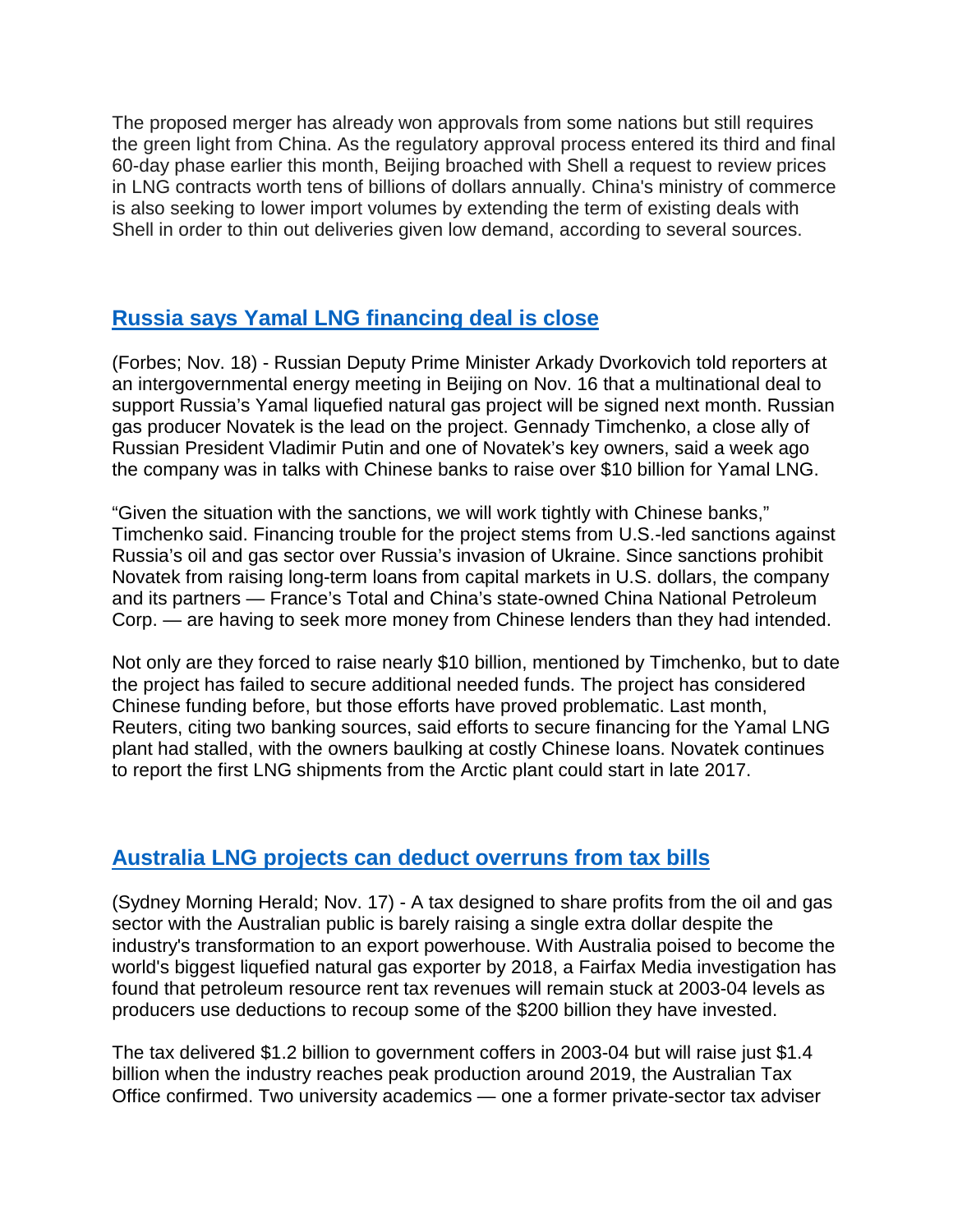— who have reviewed the numbers believe there are too many available loopholes for "aggressive tax planning" by the multinational fossil fuels companies.

Despite winning a landmark tax avoidance case against Australia's biggest LNG producer, Chevron, last month, the Australian Tax Office allows the entire industry to self-determine its resource rent tax payments. Implemented in the late 1980s, the tax aims to tap "rents" — or excessive returns. After all available deductions are taken, it is supposed to extract up to 40 percent of profits from a project in recognition that companies have been granted the right to extract a finite national resource.

An expert with knowledge of the tax said companies wasted billions in places such as Queensland, where three LNG plants were built side by side and the combined cost blow-out has been \$10 billion — most of which is deductible. The \$54 billion Chevronled Gorgon project in Western Australia is \$17 billion over budget. The tax allows for capital spending to be deducted immediately, but deductions that cannot be used may be carried over to future years with a lift in value to account for the time value of money.

## **[IEA will increase information on global gas markets](http://af.reuters.com/article/energyOilNews/idAFL8N13D2ET20151118)**

(Reuters; Nov. 18) - The International Energy Agency will increase its role in the global gas market to provide more information on trading, storage capacities and flows, aiming to improve transparency in the growing market, its executive director said Nov. 18. Fatih Birol, who took over as director in September, said there was a need to broaden the organization's work given the increasing role of natural gas in energy security.

The Paris-based IEA was founded in 1974 in the wake of the 1973 oil shock in order to advise western economies on how to deal with supply disruptions. "In addition to oil markets, given the growing LNG (liquefied natural gas) flows throughout the world, the IEA will now more and more work to coordinate the global gas security aspects," Birol told a news conference in Paris, following a meeting of ministers of member countries.

"There are many LNG facilities and we will have more in the future and there is no data worldwide on what are their capacities, what are their maintenance times and what are the cargoes going in and out," he added. Ernest Moniz, U.S. Energy Secretary, who chaired the IEA meeting, told reporters there were many concerns about energy security in gas supply, particularly in Europe, where Russia supplies some eastern European countries with all their gas.

## **U.S. [company](http://www.maritime-executive.com/article/jamaica-to-build-lng-terminal) will invest in LNG import terminal for Jamaica Power**

(Maritime Executive; Nov 16) – A U.S. company, New Fortress Energy, will invest more than \$200 million to build an LNG import terminal in Jamaica to supply over 200,000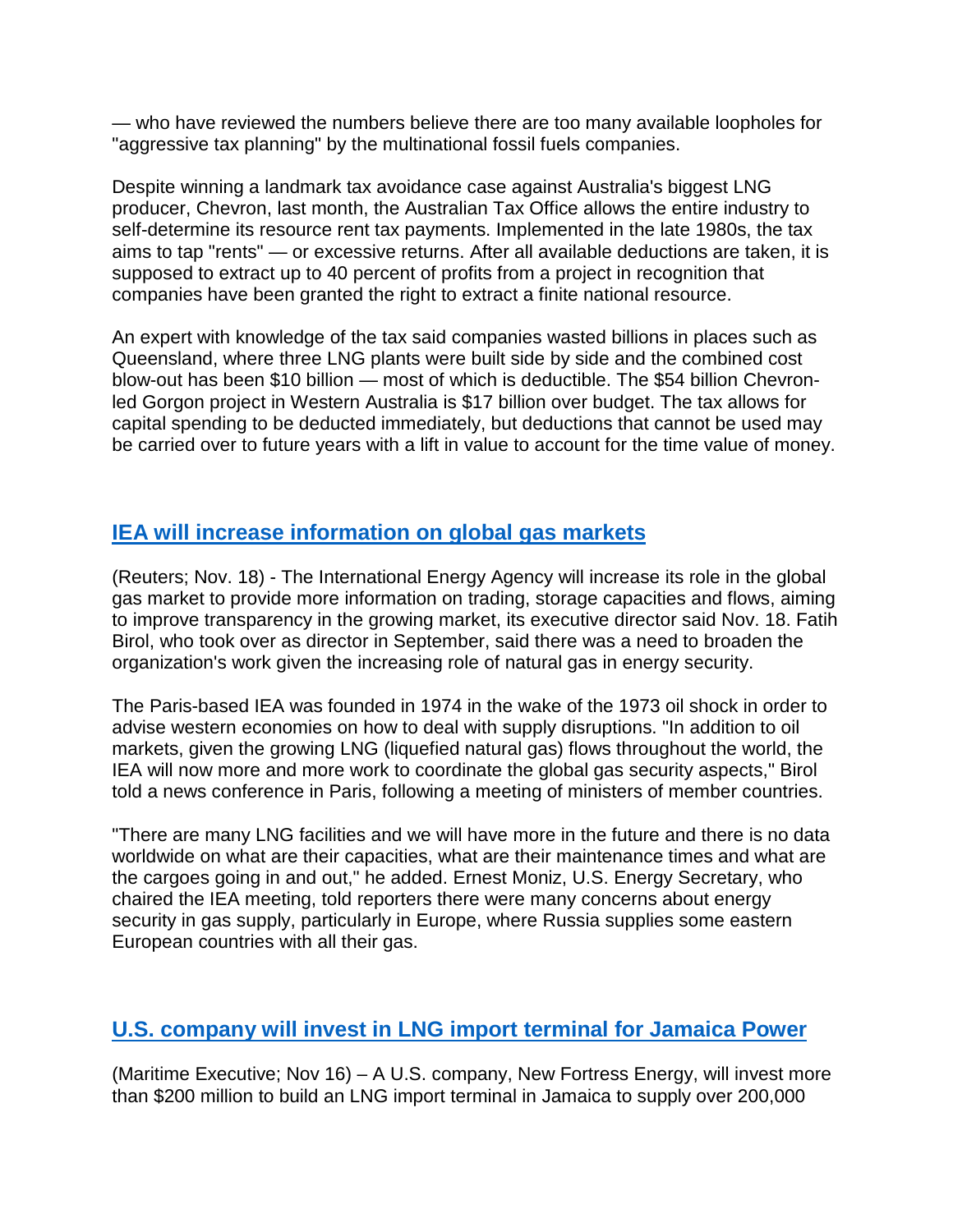tons of LNG a year (about 9 billion cubic feet of gas) to the country's 190-megawatt Old Harbour gas-fired power plant. The terminal is expected to be commissioned by 2018. Earlier this year, New Fortress agreed to supply LNG for Jamaica's 120-megawatt St. James power plant that is being converted to run on gas as well as diesel.

The Port of Montego Bay will be used to accept LNG for the gas conversion project in St. James, scheduled for completion by the second quarter 2016. LNG will be delivered from Fort Lauderdale, Fla. The 12-year-old plant in St. James currently burns diesel. Jamaica is introducing gas into the country's energy mix as it is overly dependent on high-cost, oil-based fuel for electricity generation. Jamaica Public Service is the nation's sole provider of electricity. New Fortress is a diversified investment company.

#### **[Oklahoma regulators shut down wastewater wells after 4.7 quake](http://www.eenews.net/ew)**

(Energy Wire; Nov. 20) - Oklahoma regulators shut down six drilling wastewater disposal wells Nov. 19 after residents were shaken out of their beds by the state's strongest earthquake since 2011. Two of the wells closed were around Cherokee, near the Kansas border, where a magnitude 4.7 quake hit shortly after 1:30 a.m. local time. It was felt from Dallas to Kansas City and was the largest quake since a magnitude 5.7 in 2011 destroyed homes and injured two people. An additional four wells directed to close by the state were closer to Oklahoma City, where a 4.0 quake was centered.

The state oil and gas regulatory commission also directed the owners of 23 other wells around Cherokee to reduce injections by up to half. Further reductions in wastewater reinjection are expected in the Crescent area, and other operators near Cherokee were told they may be directed to reduce operations. There were a total of eight earthquakes. No injuries or major damage was reported, though residents say earthquakes in the area have damaged exterior brick on houses, cracked walls and done other damage.

Scientists say favorably aligned faults and production methods that create uniquely large volumes of wastewater appear to have combined to create unprecedented swarms of man-made earthquakes in Oklahoma. The state has had more than 790 earthquakes of magnitude 3 or greater this year, an increase over the 585 last year. Cherokee sits atop the Mississippi Lime, an oil play that produces as much as 10 barrels of wastewater for each barrel of oil — a higher ratio than conventional wells.

## **[Company proposes \\$5 billion line to move shale gas to Northeast](http://www.masslive.com/news/index.ssf/2015/11/kinder_morgan_files_federal_ap.html)**

(MassLive.com; Nov. 20) - Tennessee Gas Pipeline, a Kinder Morgan company, filed a certificate application Nov. 20 with the Federal Energy Regulatory Commission for its proposed Northeast Energy Direct project. The \$5 billion natural gas pipeline,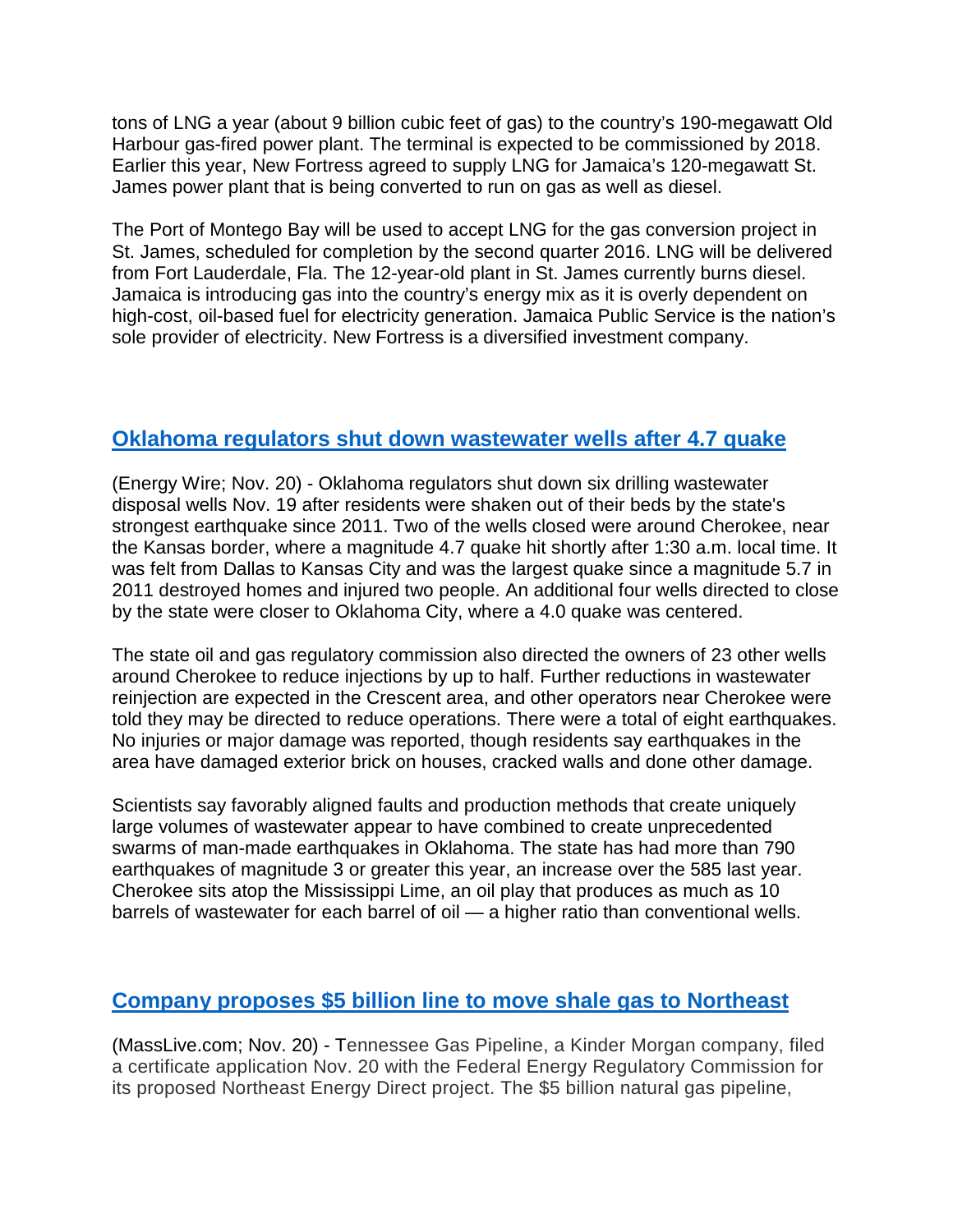which has met with stiff opposition from environmentalists and property owners, would transport natural gas from the Marcellus region of Pennsylvania to markets in the Northeast. Kinder Morgan hopes to start up the pipeline in late 2018.

New England's electric generators have had to rely on "high-priced natural gas, expensive imported LNG (liquefied natural gas) and costly fuel oil purchased on the spot market" because of pipeline constraints to the region, said Kimberly Watson, east region natural gas pipelines president for Kinder Morgan. The 321-mile line would include spur lines and several large compressor stations and other facilities.

Opponents include environmentalists, property owners and various elected officials. Tennessee Gas Pipeline has executed precedent agreements with seven New England gas distribution companies totaling about half of the line's maximum capacity. The company says it is "confident" it will secure additional commitments as five New England states take steps to let electric distribution companies contract for pipeline capacity and recover the costs in their rates.

#### **[North Dakota oil producers moving away](http://oilpatchdispatch.areavoices.com/2015/11/18/pipelines-now-outpacing-trucks-for-gathering-bakken-oil/) from trucks to pipe and rail**

(Oil Patch Dispatch; Williston, ND; Nov. 18) - More oil is now gathered by pipeline than truck in western North Dakota, taking pressure off oil patch communities faced with congestion, traffic fatalities and dust. New figures from the North Dakota Pipeline Authority show that for the first time in several years, more oil is leaving well sites by pipeline and that trend is expected to continue, director Justin Kringstad said.

"We've seen some significant progress in the major counties in western North Dakota getting crude off the roadways and into gathering pipeline systems," Kringstad said. An estimated 441,644 barrels of oil left well sites by truck each day in April, while 725,743 barrels per day were transported by gathering pipelines to either a transmission pipeline or a rail-loading terminal, Kringstad said, using the most recent figures available.

All counties saw a reduction in oil truck traffic in 2015, with the exception of McKenzie County, which still had an average of 892 oil truckloads each day in April. "We'll likely see that turn the corner here in the next year or so," Kringstad said. McKenzie County, the state's busiest oil county, saw significant growth with pipelines between 2012 and this year, but not enough to keep up with the growth in oil production. "We're still behind the eight-ball on pipelines," County Commissioner Ron Anderson said.

## **[Construction cost climbs for oil sands pipeline to B.C. coast](http://calgaryherald.com/business/energy/trans-mountain-price-tag-rising-on-currency-swings-project-changes-delays)**

(The Canadian Press; Nov. 20) - The Trans Mountain oil pipeline expansion from Alberta to the B.C. coast is getting more expensive, but the company planning to build it